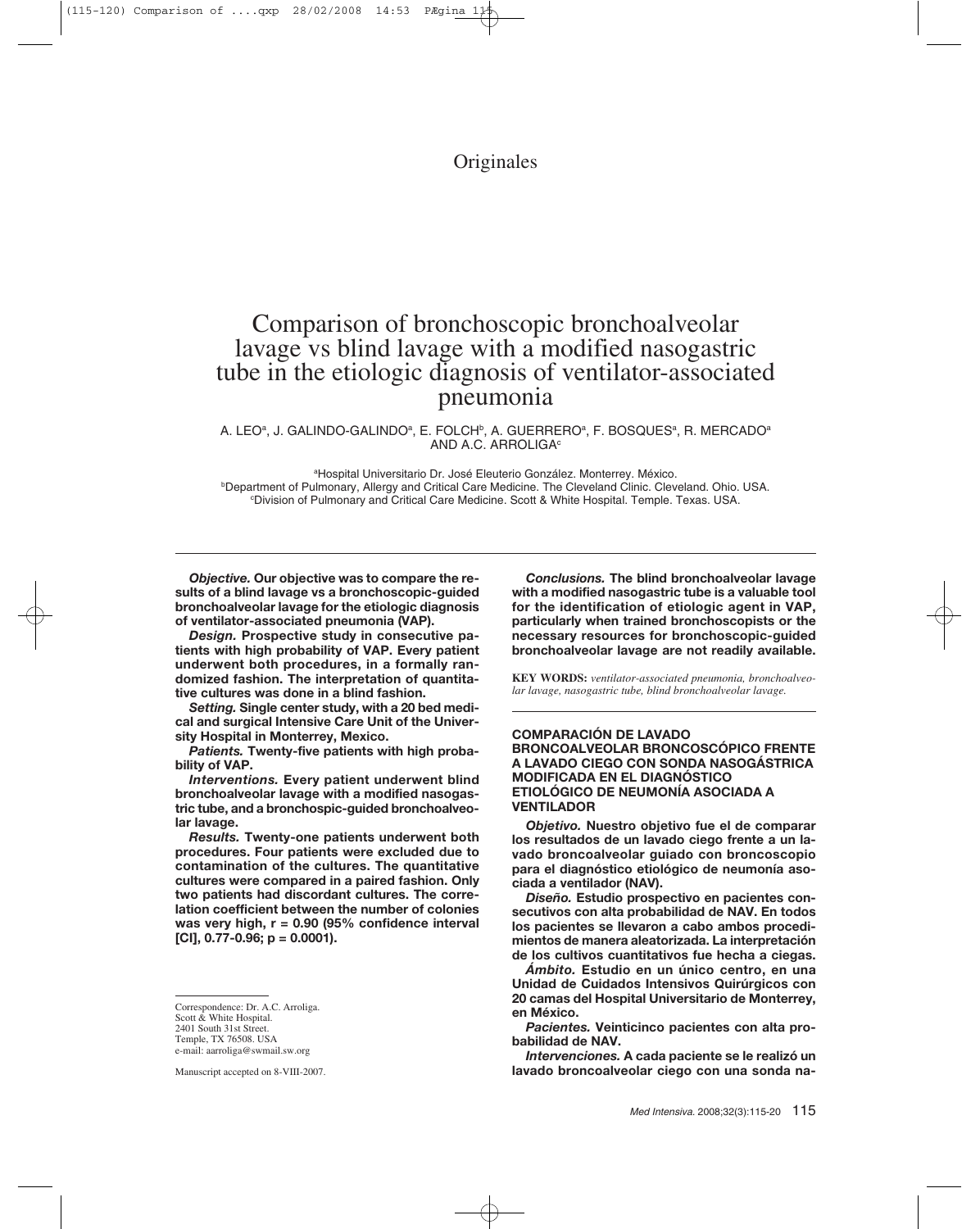**sogástrica modificada y un lavado broncoalveolar guiado con broncoscopio.**

*Resultados.* **Se realizaron ambos procedimientos en 21 pacientes. Cuatro fueron excluidos debido a contaminación de los cultivos. Los cultivos cuantitativos fueron comparados en pares. Solo dos pacientes tenían cultivos discordantes. El coeficiente de correlación entre el número de colonias fue muy alto, r = 0,90 (intervalo de confianza [IC] del 95% 0,77-0,96; p = 0,0001).**

*Conclusiones.* **El lavado broncoalveolar ciego con sonda nasogástrica modificada es una herramienta de mucho valor para la identificación del agente etiológico en NAV, especialmente cuando un broncoscopista experto o los recursos necesarios para lavado broncoalveolar guiado con broncoscopio no están fácilmente disponibles.**

**PALABRAS CLAVE:** *neumonía asociada a ventilador, lavado broncoalveolar, sonda nasogástrica, lavado broncoalveolar ciego.*

## **INTRODUCTION**

Ventilator-associated pneumonia (VAP) is a major medical problem. VAP is associated with longer stay in the Intensive Care Unit (ICU) and in the hospital, high cost, and high mortality rates $1-5$ . The clinical diagnosis of VAP that includes radiographic changes and at least one clinical finding such as fever, leukocytosis, or purulent tracheal aspirate has a good sensitivity but poor specificity<sup>4</sup>. It has been recommended that a sample of the lower respiratory tract should be obtained when the clinical diagnoses of VAP is suspected<sup>4</sup>. Invasive diagnostic testing may increase the confidence of the clinician in the diagnosis and management of the VAP and because of the good negative predictive value thus allowing discontinuation of antibiotic therapy<sup>4,6</sup>.

Quantitative cultures of specimens taken with bronchoscopic techniques or through blind non-bronchoscopic techniques are appealing alternatives for the collection of lower respiratory tract specimens<sup>4</sup>. A strategy of diagnosis that includes obtaining a sample by bronchoscopic technique is associated with a lower mortality at day 14 and a decrease in antibiotic use<sup>7</sup>. However, bronchoscopy may not be readily available4 , especially in countries with limited resources, therefore diagnostic testing with non-bronchoscopic techniques and early use of broad-spectrum antibiotics are attractive options in order to minimize cost, antibiotic use, as well as improve survival<sup>8</sup>.

The hypothesis of the study is that the isolated bacteria and quantitative cultures would be similar in the fluid obtained with both techniques. The goal of this study was to compare the microbiologic findings in lower airway lavage through a non-bronchoscopic technique using a modified nasogastric tube<sup>9</sup> against a fiberoptic bronchoscope-directed bronchoalveolar lavage (BAL) in the same patient.

### **PATIENTS AND METHODS**

We prospectively studied 25 patients with suspected VAP in the Medical and Surgical ICU at *Hospital Universitario Dr. José Eleuterio González* between June 1, 2005 and June 1, 2006. This hospital is a major teaching hospital in Monterrey, Mexico. The unit has 20 beds, staffed by residents in Internal Medicine, Fellows in Pulmonary and Critical Care, and Attending Intensive Care specialists. The ratio of patients per nurses is 2:1.

Patients were eligible for the study if they met the following inclusion criteria:  $\geq 18$  year-old, intubated for more than 48 hours, who met the clinical definition for VAP. Clinical definition of VAP refers to new infiltrates in the chest X-ray with  $\geq 2$  of the following: fever or hypothermia ( $\leq 35^{\circ}$  C or  $\geq 38.3^{\circ}$  C), leukocytosis or leukopenia ( $\geq$  12,000/dl or  $\leq$ 4,000/dl), purulent secretions in the endotracheal tube (ETT), and/or poor oxygenation (PaO<sub>2</sub>/FiO<sub>2</sub>  $\leq$  $240 \text{ mmHg}$ <sup>1,4</sup>. Patients were excluded if they had a contraindication for bronchoscopy (for example severe hypoxemia PaO<sub>2</sub>/FiO<sub>2</sub> < 100 mmHg), refractory coagulopathy (prothrombin time and partial thromboplastin time > twice the upper limit of normal nonresponsive to 10 cc/kg of fresh frozen plasma [FFP]), or hemodinamically unstable at time of bronchoscopy (mean arterial pressure  $[MAP] < 60$  mmHg).

The study was approved by the Institutional Review Board, and informed consent was obtained from the patient or next of kin.

The following characteristics were recorded prospectively at the time of ICU admission: age, sex, APACHE II score<sup>10</sup>, main diagnosis and comorbidities, clinical pulmonary infection score  $(CPIS)^{11}$ , previous antibiotics, concurrent extrapulmonary infections, and radiologic findings. The CPIS and APACHE II scores were calculated again on the day of the study. Every study participant underwent two procedures:

1. Blind BAL with a modified nasogastric tube (non-bronchoscopic).

2. BAL using a standard fiberoptic bronchoscope.

The modification in the nasogastric tube consists in the cutting of the tip of the catheter to remove the area with multiple holes<sup>9</sup>. We randomly determined which procedure was done first. The procedures were performed 20 minutes apart for stabilization purposes.

Patients were sedated and preoxygenated while on continuous pulse oxymetry monitoring. For the nonbronchoscopic procedure, a 14F nasogastric tube was slowly introduced through an adaptor (Portex®, Keene, New Hampshire, USA) into the ETT, until resistance was felt. Three aliquots of 50 ml of sterile 0.9% saline were instilled sequentially, and withdrawn by manual suction with a 50 ml catheter-tip piston syringe. The first aspirate was discarded. The remaining two aspirates were processed in the Microbiology laboratory. In the bronchoscopic procedure, after tracheal aspiration, the fiberoptic bronchoscope (Pentax®, Orangeburg, New York, USA) was introduced into the ETT via the ETT adaptor and positioned («wedged») in the orifice of the sampling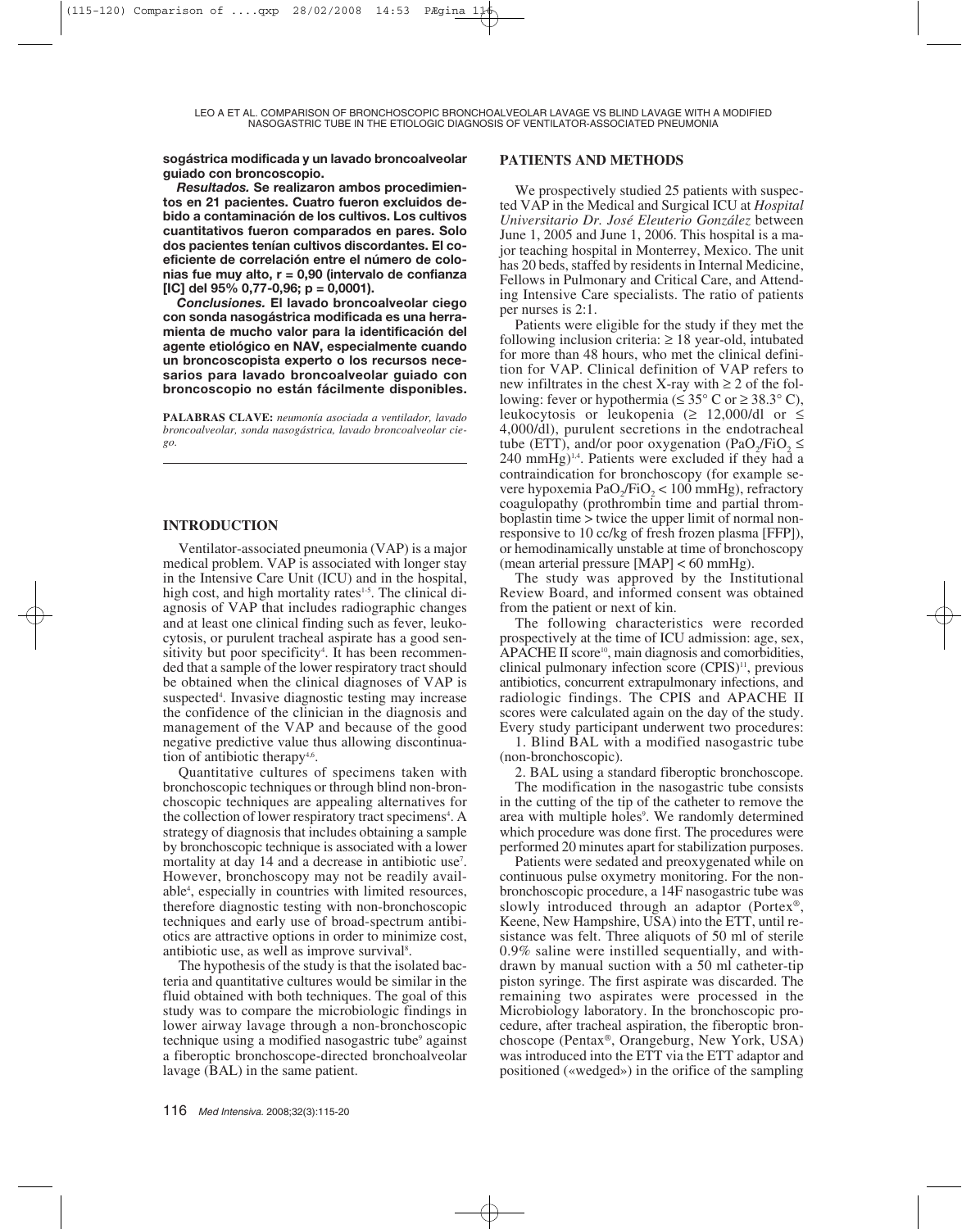| <b>TABLE 1. Clinical characteristics of study</b> |  |  |
|---------------------------------------------------|--|--|
| subjects                                          |  |  |

| Characteristic                           | $Mean + SD$     |
|------------------------------------------|-----------------|
| Age, year (range)                        | $42(17-82)$     |
| Sex (male)                               | 14              |
| APACHE II on admission                   | $13 \pm 7$      |
| APACHE II at time of procedure           | $15 \pm 8$      |
| PaO <sub>2</sub> /FiO <sub>2</sub>       | $213 \pm 81$    |
| CPIS on the day of study                 | $7.5 \pm 1.54$  |
| Days intubated                           | $8 \pm 4$       |
| Temperature $(^{\circ}C)$                | $38.1 \pm 0.81$ |
| White blood cell count $(\times 10^9/1)$ | $16 \pm 9.1$    |
| Radiologic pattern                       |                 |
| Diffuse                                  | $14(66\%)$      |
| Focal                                    | 7(33%)          |
|                                          |                 |

CPIS: Clinical Pulmonary Infection Score; SD: standard deviation.

area with sequential instillation of three aliquots of 50 ml of sterile 0.9% saline. The first aspirate was discarded, and remaining fluid was sent to the Microbiology laboratory. No aspiration was done through the working channel of the bronchoscope before the collection of samples in order to minimize contamination.

The specimens were immediately sent to the laboratory and processed according to previously described methods by Baselski<sup>12</sup>. The samples were centrifuged for 30 seconds, a Gram stain was done searching for intracellular organisms. The bacterial cultures were processed with microorganisms quantified by an experienced microbiologist using standard serial dilution and the results were expressed as colony-forming units  $(cfu/ml)^{13}$ . The cut-off point for significant growth was  $10<sup>4</sup>$  cfu/ml for both procedures<sup>14,15</sup>. The microbiologist reading the cultures was blinded for which procedure was used and for the result of the corresponding sample.

#### **Statistical analysis**

Descriptive statistics were used, with all comparisons being paired, and all tests of significance two tailed. All values are expressed as the mean  $\pm$  standard deviation (SD). Sensitivity, specificity, positive predictive value, negative predictive value, and likelihood ratios were determined considering fiberoptic bronchoscopy (FOB) with BAL as the gold standard. Correlation coefficients were also calculated.

## **RESULTS**

Twenty-five eligible patients were included in the study, with 4 patients being excluded from analysis due to contamination of microbiology cultures. The 21 subjects (14 men and 7 women) had a mean age of 42 years-old (range 17-82), with mean APACHE II score of  $15 (\pm 8)$  and a CPIS of 7.5 on the day of the procedures (table 1). The reasons for hospital admission were pneumonia (5), trauma (4), sepsis (2), stroke (1), burns (1), severe pancreatitis (1), eclampsia

(1), brain tumor (1), empyema (1), aortic aneurysm (1), pulmonary hemorrhage (1), hypovolemic shock (1), and respiratory failure (1). All patients were intubated, and 15 of 21 had been receiving antibiotics for the reason that prompted their admission to the ICU.

Every patient underwent both bronchoscopic and non-bronchoscopic procedures. The mean volume of fluid recovered from lavage was  $42 \pm 8$  ml in the bronchoscopic technique and  $40 \pm 10$  ml in the nonbronchoscopic technique. With the bronchoscopic technique, significant growth was found in 66.7% (n = 14) of the samples and non-significant growth in  $33.3\%$  (n = 7). With the non-bronchoscopic technique significant growth was found in  $71.4\%$  (n = 15) of the samples, non-significant growth in 28.6% ( $n =$ 6) (tables 2 and 3).

The quantitative cultures obtained through either technique are shown in table 3. Only two patients had discordant cultures, the non-bronchoscopic technique failed to provide quantitative evidence of infection in one case, and it identified a second organism inanother patient, that was not isolated with the bronchoscopic technique.

The most common isolated organisms were *Staphylococcus aureus*, *Acinetobacter baumannii*, and *Pseudomonas aeruginosa* with polymicrobial infection present in 16 (76.2%) cases, and single organism infection present in 14.3% of the cases. The Spearman's coefficient of rank correlation (r) for number of colonies showed a positive correlation at 0.90 (confidence interval [CI] 0.77-0.96; p = 0.0001) between the two techniques. The sensitivity of the non-bronchoscopic technique was 93%, and the specificity was 85% when compared to the bronchoscopic-guided bronchoalveolar lavage (table 4). We calculated the likelihood ratios<sup>16</sup> or how many times more likely patients with the disease are to have that particular result than patients without the disease. The positive and negative likelihood ratios showed strong evidence to rule in or out the presence of VAP in this group of patients.The procedures were tolerated well with no episodes of desaturation below 88% with either technique.

#### **DISCUSSION**

In this single center, prospective study we demonstrated the excellent operating characteristics of a non-bronchoscopic BAL technique using a nasogastric tube compared with the frequently cited fiberoptic bronchoscope-guided BAL.

There is currently no gold standard for the diagnosis of VAP and clinicians rely on clinical and bacteriologic strategies to manage patients with VAP<sup>4</sup>. The bacteriologic strategy uses quantitative cultures of lower respiratory secretions and has been associated with less use of antibiotics<sup>4</sup>. In a seminal paper, Fagon et al showed that an invasive strategy using FOB with quantitative cultures improves survival (14 days), and decreases antibiotic use<sup>7</sup>. Eventhough the bronchoscopically-guided BAL has several advantages, the most important being the ability to direct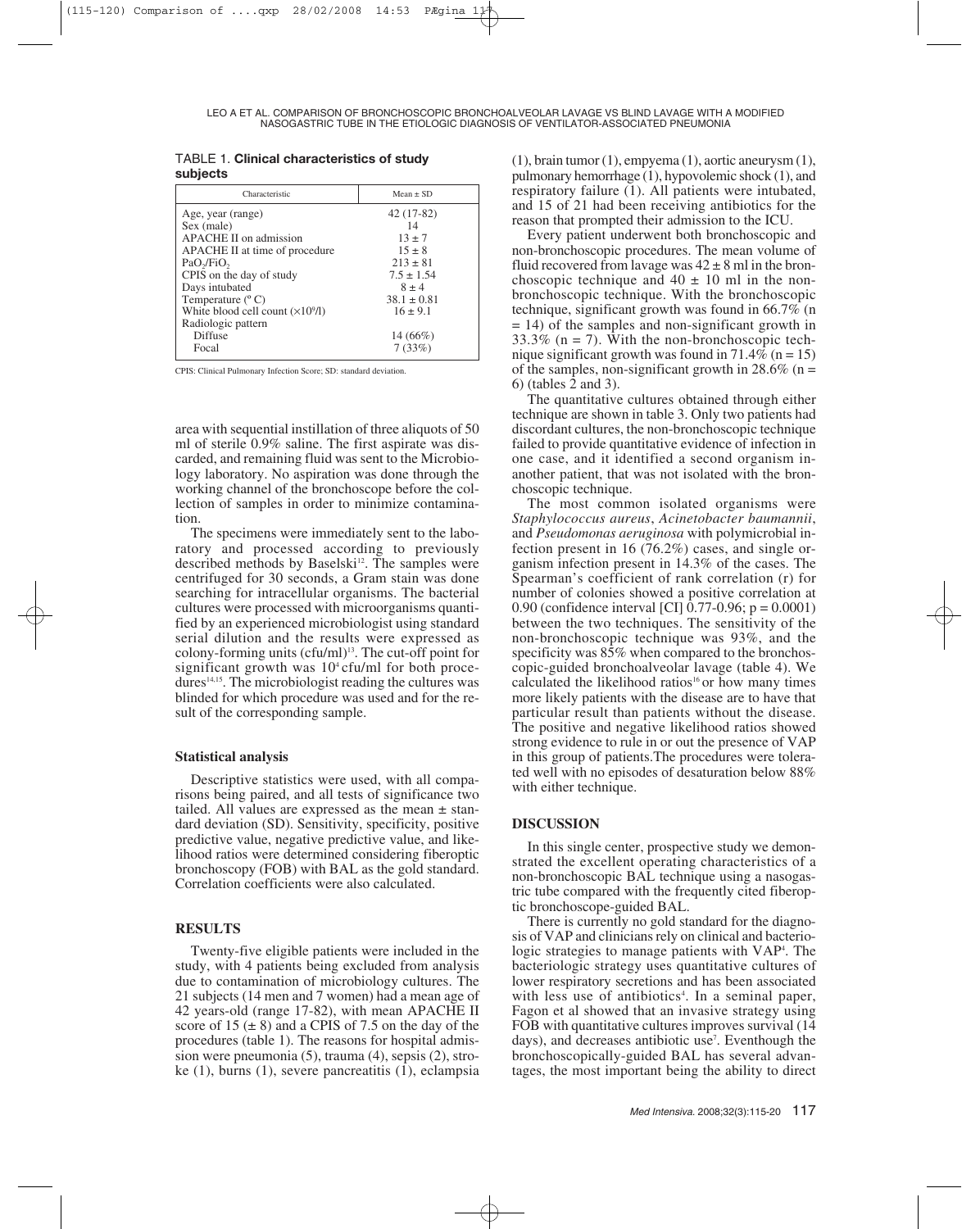| Patient | Diagnosis                 | Non-bronchoscopic (blind)    | Bronchoscopic                |
|---------|---------------------------|------------------------------|------------------------------|
| 1       | Pneumonia                 | Pseudomonas aeruginosa       | Pseudomonas aeruginosa       |
| 3       | Brainstem tumor           | Acinetobacter baumannii      | Acinetobacter baumannii      |
|         |                           | Escherichia coli             | Escherichia coli             |
|         |                           | Staphylococcus aureus        | Staphylococcus aureus        |
| 4       | Pneumonia                 | Staphylococcus aureus        | Staphylococcus aureus        |
|         |                           | Klebsiella pneumoniae        | Klebsiella pneumoniae        |
| 6       | Severe pancreatitis       | Pseudomonas aeruginosa       | Pseudomonas aeruginosa*      |
|         |                           | Staphylococcus aureus        | Staphylococcus aureus        |
| 7       | Burns and pneumonitis     | Pseudomonas aeruginosa       | Pseudomonas aeruginosa       |
|         |                           | Staphylococcus aureus        | Staphylococcus aureus        |
|         |                           | Stenotrophomonas maltophilia | Stenotrophomonas maltophilia |
| 8       | Abdominal aortic aneurysm | Acinetobacter baumannii      | Acinetobacter baumannii      |
|         |                           | Staphylococcus sciuri        | Staphylococcus sciuri        |
| 9       | Pneumonia                 | Acinetobacter baumannii      | Acinetobacter baumannii      |
|         |                           | Staphylococcus aureus        | Staphylococcus aureus        |
| 10      | Pulmonary hemorrhage      | Acinetobacter baumannii      | Acinetobacter baumannii      |
|         |                           | Citrobacter freundii         | Citrobacter freundii         |
| 11      | Hypovolemic shock         | Acinetobacter baumannii      | Acinetobacter baumannii      |
|         |                           | Staphylococcus aureus        | Staphylococcus aureus        |
| 12      | Sepsis                    | Acinetobacter baumannii      | Acinetobacter baumannii      |
|         |                           | Staphylococcus aureus        | Staphylococcus aureus        |
| 14      | Pneumonia                 | Pseudomonas aeruginosa       | Pseudomonas aeruginosa       |
|         |                           | Staphylococcus aureus        | Staphylococcus aureus        |
| 15      | Sepsis                    | Acinetobacter baumannii      | Acinetobacter baumannii      |
|         |                           | Stenotrophomonas maltophilia | Stenotrophomonas maltophilia |
|         |                           | Pseudomonas aeruginosa       | Pseudomonas aeruginosa       |
| 16      | Trauma                    | Staphylococcus aureus        | Staphylococcus aureus        |
|         |                           | Stenotrophomonas maltophilia | Stenotrophomonas maltophilia |
|         |                           | Acinetobacter baumannii      | Acinetobacter baumannii      |
| 19      | Trauma                    | Staphylococcus aureus        | Staphylococcus aureus        |
|         |                           | Pseudomonas aeruginosa       |                              |
| 20      | Trauma                    | Staphylococcus aureus        | Staphylococcus aureus        |
|         |                           |                              | Escherichia coli             |

| TABLE 2. Comparison of culture results for bronchoscopic and non-bronchoscopic procedures |
|-------------------------------------------------------------------------------------------|
| in patients with significant growth (> $10^4$ cfu)                                        |

\*The bronchoscopic technique showed growth below the threshold (< 104 cfu) and was considered negative. cfu: colony-forming units.

sampling into the desired lobe, it is important to emphasize its limitations in resource constrained settings. Fiberoptic bronchoscopes and qualified operators are not always readily available, thus potentially delaying pathogen-directed treatment with its harmful consequences<sup>17,18</sup>. Previous reports of «blind» invasive procedures have yield conflicting evidence, mostly because of variable methodologies, different thresholds of the quantitative studies, and reference standards<sup>11,19-26</sup>. Minutoli et al reported in the late 1980s the use of a nasogastric tube to do bronchoalveolar lavages in patients with the acquired im-

munodeficiency syndrome<sup>9</sup>. We extended their experience using this technique to obtain distal airway sample for bacterial cultures of patients with high clinical suspicion of VAP.

In an attempt to standardize a technique that should be simple, widely available, inexpensive, and with low risk of complications, we analyzed the performance of the nasogastric tube with quantitative cultures side-by-side with the bronchoscopy-directed BAL in the same patient with excellent results. By using the exact same lavage volume, quantitative threshold, and discarding the first aspirate, we ob-

TABLE 3. **Comparison of culture results for bronchoscopic and non-bronchoscopic procedures in patients with non-significant growth (< 104 cfu)**

| Patient | Diagnosis            | Non-bronchoscopic (blind) | Bronchoscopic           |
|---------|----------------------|---------------------------|-------------------------|
|         | <b>HAP</b>           | Acinetobacter baumannii   | Acinetobacter baumannii |
|         | Eclampsia            | Pseudomonas putida        | Pseudomonas putida      |
|         |                      | Enterobacter cloacae      | Enterobacter cloacae    |
| 13      | Respiratory acidosis | Normal flora              | Normal flora            |
|         | Trauma               | No growth                 | No growth               |
| 18      | Empyema              | Klebsiella pneumoniae     | Klebsiella pneumoniae   |
|         |                      | Acinetobacter baumannii   | Acinetobacter baumannii |
|         |                      | Staphylococcus aureus     | Staphylococcus aureus   |
| 21      | Stroke               | Enterobacter aerogenes    | Enterobacter aerogenes  |

cfu: colony-forming units; HAP: hospital-acquired pneumonia.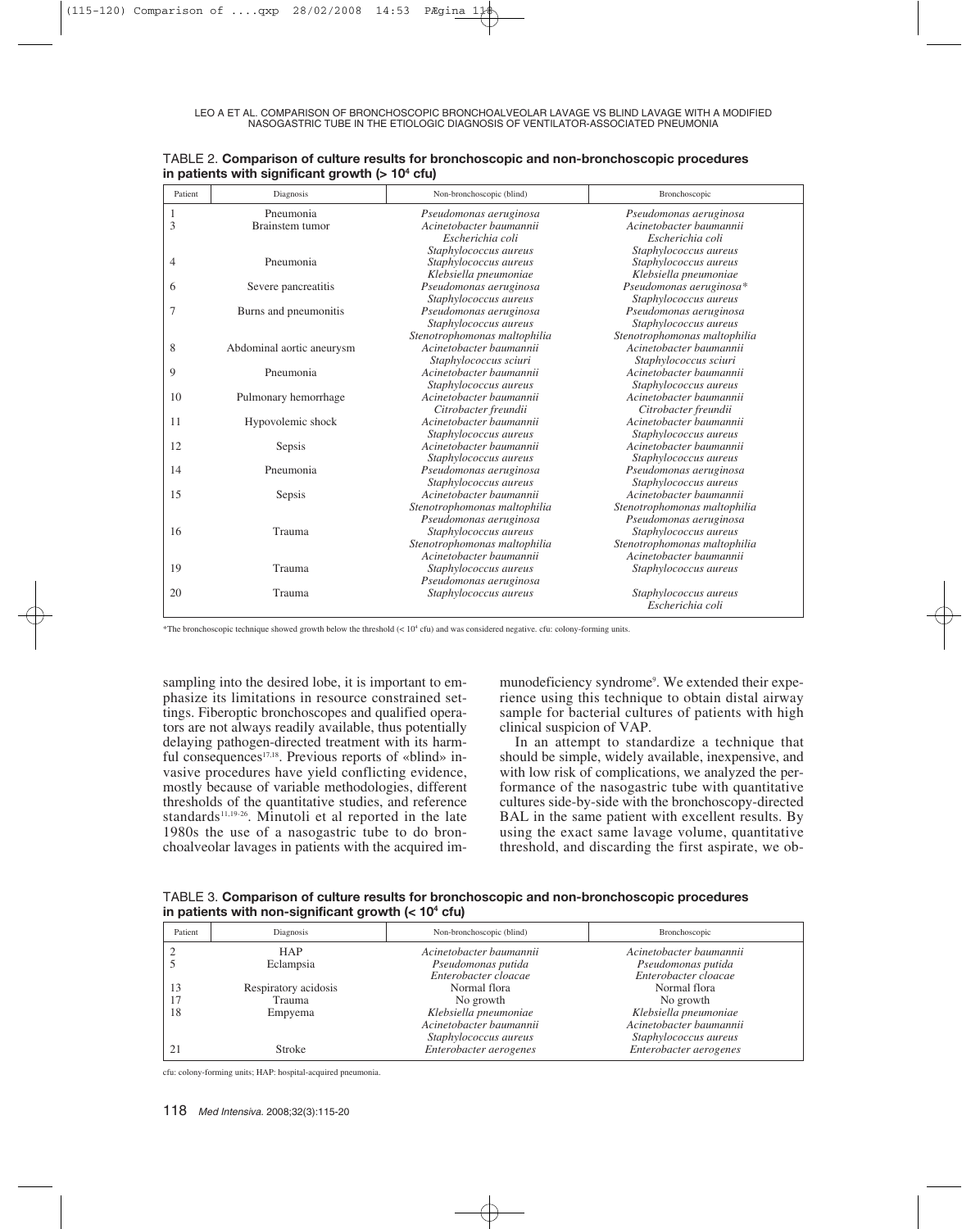|                                          | Non-bronchoscopic technique (95% CI) |
|------------------------------------------|--------------------------------------|
| Sensitivity                              | 92.8% (64-99%)                       |
| Specificity                              | 85% (42-99%)                         |
| Positive predictive value                | $92\% (64-99\%)$                     |
| Negative predictive value                | 85% (42-99%)                         |
| Positive likelihood ratio (conventional) | $6.5(1-40)$                          |
| Positive likelihood ratio (weighted)     | $13(7.5-22.3)$                       |
| Negative likelihood ratio (conventional) | $0.08(0.012-0.57)$                   |
| Negative likelihood ratio (weighted)     | $0.16(0.025-1.07)$                   |

TABLE 4. **Performance characteristics of non-bronchoscopic technique against the standard of bronchoscopic technique**

CI: confidence interval.

tained an excellent correlation of results between the two techniques. Furthermore, by using the same patient, and randomizing which technique to use first, as well as blinding the laboratory technician reading the cultures, we minimized bias. Our study also suggested that VAP is a diffuse disease involving multiple lobes, and samples obtained blindly have a comparable performance to FOB-guided samples<sup>11,20,21,27-30</sup>. Furthermore, histology-based reports suggest VAP is predominantly a dependent lung segment disease $24$ where is more likely that a nasogastric tube will go. Because the nasogastric tube has roughly the same size as a fiberoptic bronchoscope and unable to reach peripheral sections of the lung, we avoided complications such as pneumothorax.

Our study has several limitations, the two most important being that like any single center study, its results may not be generalizable to other settings. The second limitation of the study is the small sample size did not allow for subgroup analysis for specific admission diagnosis. However, the main objective of the study was to compare the microbiologic findings of the two techniques and we achieved that objective.

The results of our study have important implications in the care of patients with VAP in resourceconstrained settings, where the availability of bronchoscopes to confirm the diagnosis of VAP is limited.

We believe this innovative and simple technique should be validated in larger clinical trials, where antibiotic use, organ dysfunction improvement, and ultimately survival should be used as outcome measures.

#### **Declaration of conflict of interest**

All the authors reported no conflict of interest.

#### **REFERENCES**

**1.** Warren DK, Shukla SJ, Olsen MA, Kollef MH, Hollenbeak CS, Cox MJ, et al. Outcome and attributable cost of ventilator-associated pneumonia among intensive care unit patients in a suburban medical center. Crit Care Med. 2003;31:1312-7.

**2.** Safdar N, Dezfulian C, Collard HR, Saint S. Clinical and economic consequences of ventilator-associated pneumonia: a systematic review. Crit Care Med. 2005; 33: 2184-93.

**3.** Kollef MH, Shorr A, Tabak YP, Gupta V, Liu LZ, Johannes RS. Epidemiology and outcomes of health-care-associated pneumonia: results from a large US database of culture-positive pneumonia. Chest. 2005;128:3854-62.

**4.** American Thoracic Society; Infectious Diseases Society of America. Guidelines for the management of adults with hospitalacquired, ventilator-associated and healthcare-associated pneumonia. Am J Respir Crit Care Med. 2005;171:388-416.

**5.** Ranes JL, Gordon SM, Chen P, Fatica C, Hammel J, Gonzales JP, et al. Predictors of long-term mortality in patients with ventilator-associated pneumonia. Am J Med. 2006;119:897. e13-9.

**6.** Heyland DK, Cook DJ, Marshall J, Heule M, Guslits B, Lang J, et al. The clinical utility of invasive diagnostic techniques in the setting of ventilator-associated pneumonia. Chest. 1999;115:1076-84.

**7.** Fagon JY, Chastre J, Wolff M, Gervais C, Parer-Aubas S, Stéphan F, et al. Invasive and noninvasive strategies for management for suspected ventilator-associated pneumonia. A randomized trial. Ann Intern Med. 2000;132:621-30.

**8.** Ost DE, Hall CS, Joseph G, Ginocchio C, Condon S, Kao E, et al. Decision analysis of antibiotic and diagnostic strategies in ventilator-associated pneumonia. Am J Respir Crit Care Med. 2003;168:1060-7.

**9.** Minutoli R, Eden E, Brachfeld C. Bronchoalveolar lavage via a modified stomach tube in intubated patients with the acquired immunodeficiency syndrome and diffuse pneumonia. Thorax. 1990;45:771-3.

**10.** Knaus WA, Draper EA, Wagner DP, Zimmerman JE. APA-CHE II: a severity of disease classification system. Crit Care Med. 1985;13:818-29.

**11.** Pugin J, Auckenthaler R, Mili N, Janssens JP, Lew PD, Suter PM. Diagnosis of ventilator-associated pneumonia by bacteriologic analysis of bronchoscopic and nonbronchoscopic "blind" bronchoalveolar lavage fluid. Am Rev Respir Dis. 1991;143:1121-9.

**12**. Baselski VS, el-Torky M, Coalson JJ, Griffin JP. The standardization of criteria for processing and interpreting laboratory specimens in patients with suspected ventilator-associated pneumonia. Chest. 1992;102 (5 Suppl 1):571S-579S.

**13.** Meduri GU, Chastre J. The standardization of bronchoscopic techniques for ventilator-associated pneumonia. Chest. 1992;102 (5 Suppl 1):557S-564S.

**14.** Baker AM, Bowton DL, Haponik EF. Decision making in nosocomial pneumonia. An analytic approach to the interpretation of quantitative bronchoscopic cultures. Chest. 1995;107:85-95.

**15.** Timsit JF, Misset B, Goldstein FW, Vaury P, Carlet J. Reappraisal of distal diagnostic testing in the diagnosis of ICU-acquired pneumonia. Chest. 1995;108:1632-9.

**16.** Deeks JJ, Altman DG. Diagnostic Tests 4: likelihood ratios. BMJ. 2004;329:168-9.

**17.** Luna CM, Vujacich P, Niederman MS, Vay C, Gherardi C, Matera J, et al. Impact of BAL data on the therapy and outcome of ventilator-associated pneumonia. Chest. 1997;111:676-85.

**18.** Kollef MH, Ward S. The influence of mini-BAL cultures on patient outcomes: implications for the antibiotic management of ventilator-associated pneumonia. Chest. 1998;113:412-20.

**19.** Pham LH, Brun-Buisson C, Legrand P, Rauss A, Verra F, Brochard L, et al. Diagnosis of nosocomial pneumonia in mechanically ventilated patients. Comparison of a plugged telescoping catheter with the protected specimen brush. Am Rev Respir Dis. 1991;143(5 Pt 1):1055-61.

**20.** Marik PE, Brown WJ. A comparison of bronchoscopic vs. blind protected specimen brush sampling in patients with suspected ventilator-associated pneumonia. Chest. 1995;108:203-7.